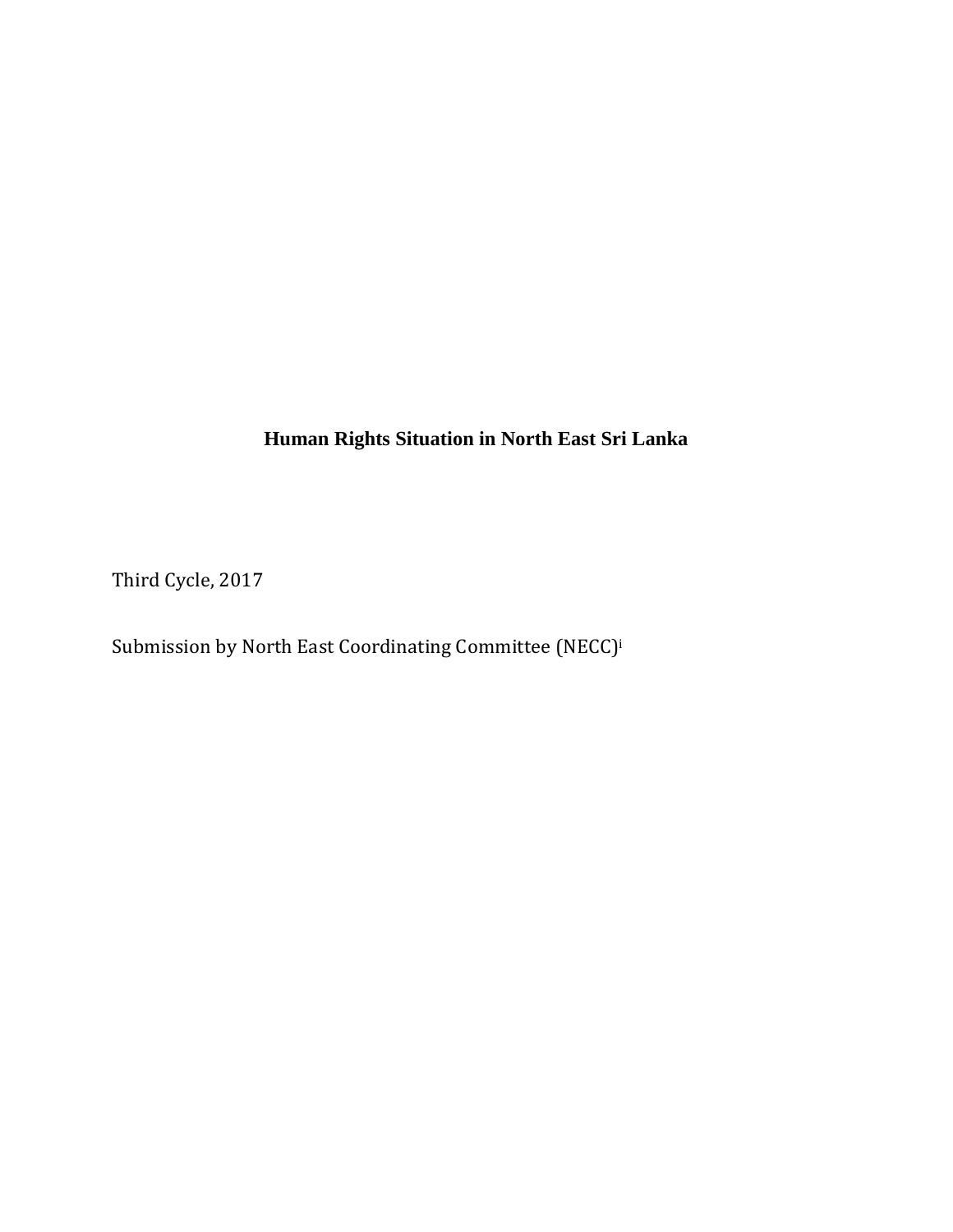In the period under review Sri Lanka moved from a post war suppressive political period to a new political transit period under a new government which came to power on 9<sup>th</sup> January 2015. The change has opened a space for the communities and civil societies in North and East areas to come out and openly express their grievances and to demand for their rights. Even though the situation may look positive still the fundamental rights are challenged by the continuing militarized and ethno-political institutions that continue to be exist in these areas. Besides, within the two years period the National Unity government has failed to prove its strong and genuine commitments on resolving the national question of minorities.

### **1. Challenges in the Transitional Justice mechanisms:**

The State of Sri Lanka established the Secretariat for Coordinating Reconciliation Mechanisms (SCRM) with Cabinet approval on 18 December 2015 as per its assurances to the international community that it would implement the recommendations of Resolution 30/1. $^{\text{ii}}$ The Secretariat comes under the direct purview of the Prime Minister's Office. However, the Secretariat functions under the guidance of the Ministry of Foreign Affairs. Therefore, it is not clear as to which parliamentary body is responsible for the SCRM.

The Coordinating Secretariat was not formed under any law that was passed by the parliament and gazetted. Therefore, this structure has no authority to function on a long term basis as it does have any legal entity and without this, it will be difficult to coordinate the proposed mechanisms —Office of the Missing Persons, Truth Seeking Commission and Office of Reparations and Special Courts – in an effective manner. A major reason for stagnation in the progress of the transitional justice process is the absence of a structure that is legal and independent with the authority to carry out the proposed work free of any political interferences. We would like to point out that appropriate measures were not taken to implement the recommendations of the OISL (*OHCHR Investigation on Sri Lanka*) report which we believed was the basis for Resolution 30/1.

It was said separate acts will be introduced for the above four mechanisms of transitional justice and if these four Mechanisms are to be handed over to four different Ministries, it wouldn't help to promote a comprehensive transitional justice process. It will become an adhoc activity. For an example the OMP Act has not been operationalized after more than seven months after it had been passed in the parliament as still the government has not identified a Ministry to hand over the implementation of the OMP. This type of approach will not help to achieve the objectives of the transitional justice. Sri-Lanka so far not considered to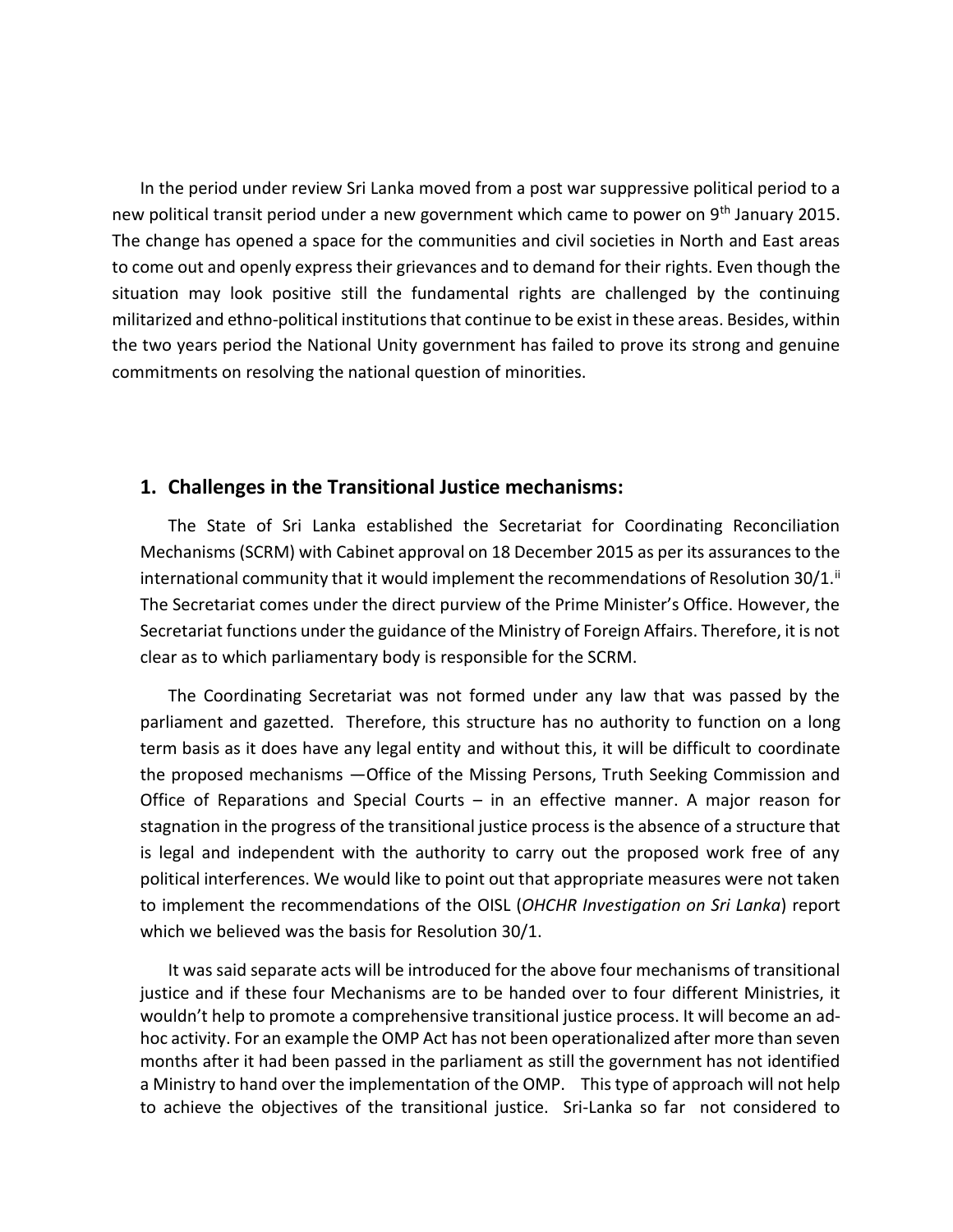introduce a "Transitional Justice Law". Also there is no a "Ministry of Human Rights and Transitional Justice" in Sri-Lanka to promote the comprehensive transitional justice approach and the human rights policies.

## **2. Consultation Task Force and National Consultation was not officially recognized by the State**

Despite the various challenges, the Consultation Task Force for Reconciliation Mechanisms was able to carry out its consultations with the cooperation of the civil society and affected communities. However, neither the President nor the Prime Minister was present to accept the report when it was finally released after many delays. The Consultation Task Force was compelled to hand over the report to the former President Chandrika Bandaranaike Kumaratunga who has no decision making authority in terms of policy reform.<sup>iii</sup> Therefore, we consider that all doors to officially implement the recommendations of the Task Force are strictly closed.

Following the tabling of the final report by the Consultation Task Force, the Minister of Justice Wijedasa Rajapakse claimed that he did not have any faith in the Task Force. He further added that the need to follow the recommendations of the consultation report does not exist.<sup>iv</sup> Even after more than two months after the publication of the report, neither the President nor the Prime Minister has made public their official position and that of the government. This goes on to prove that the State parties have failed to extend their support to the transitional justice process and continue to ignore accountability.

Many thousands in the North and East who have been affected directly by violence and various other forms of violations lack awareness of the activities of the Consultation Task Force. The final report of the Task Force has recommended the National Consultation must be continued.<sup>v</sup> But the government does not show any positive signs on continuing the consultation. Overall, the voices of the victims appear to be ignored in the transitional justice process.

### **3. Prevention of Terrorism Act**

Prevention of Terrorism Act (PTA) has facilitated arbitrary and illegal arrest and detention, lengthy detention without trial, and torture. Basically it violates the International Convention on Civil and Political Rights(ICCPR). To this day there have been arrests, detention and inquiry under the PTA. Under the new National Unity government, 11 Tamil speaking government officers (Grama Niladaries) were detained under the name of rehabilitation for one month in the Poonthoddam camp. Seven of them are women including a woman with a baby. Especially people in North East are targeted by this draconian law to be punished for general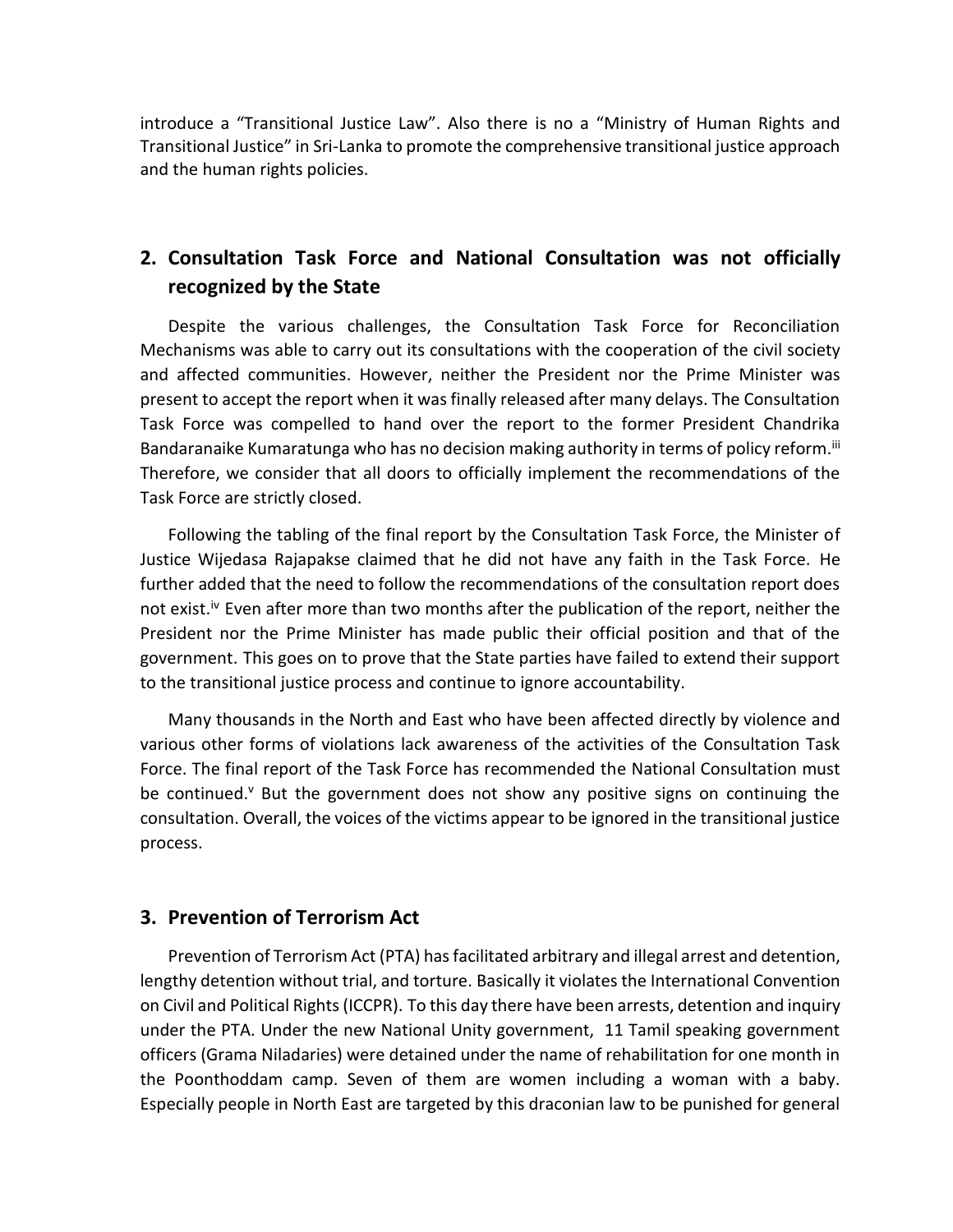crimes and sexual crimes too. 13 men who have been arrested under the suspicion of their connections with the gangster team "Awa group" were arrested under the PTA. Similarly the teenager Vithya's collective rape and murder suspects are interrogated under PTA.<sup>vi</sup>

Human rights activists and affected communities in the North and East have been calling for the repeal of the Act.<sup>vii</sup> Sri Lanka Human Rights Commission too has laid down general directives in this regard.<sup>viii</sup> However, the new Government has not repealed the PTA after more than 2 years. Instead, it appears to be focusing on replace it with the Counter Terrorism Act (CTA) being drafted secretly without consultations with Sri Lankan public. A leaked draft<sup>ix</sup> indicated that it contains several draconian provisions that may restrict civil liberties and due process.<sup>x</sup> During the side event organized by the Sri-Lanka Mission for UN in Geneva in March 2017, while answering for a question of a participant the Foreign Minister also accepted that the CTA bill has exceeded the objectives of the government.

### **4. Political prisoners**

Although many assurances were given to release political prisoners who have been languishing in prisons for a lengthy period of time, the government had showed very little concern regarding their release and wellbeing. Presently, there 191 political detainees detained under the PTA; they include 121 (02 women) political prisoners in detention and nearly 70 detainees released on strict bail conditions (their trials are continuing).<sup>xi</sup> Sri-Lanka Human Rights Commission released Press Communique highlighting to the Attorney General of the ill effects of long term detention and the human rights violations as well.<sup>xii</sup>

### **5. Enforced Disappearances**

The current National Unity government extended the duties of the Pranagama Commission which was formed by the then President Rajapakse.<sup>xiii</sup> People who observed the commission sittings said, intelligence officers were sitting in-front of the room where the commission hearings took place and the they photographed and monitored the people who gone to give testimonies and in one incident the intelligence personals took the name list of the people who had gone to give the testimonies from the government officers who entered their names. $\dot{x}$ <sup>iv</sup> Some people who gave testimonies in front of the Paranagama Commission said, their stories were not heard appropriately and they were mainly diverted to consider on getting compensation and certificate of death instead of seeking truth and justice. Some of the divisional secretary officers compelled the people to get death certificates with compensation for their involuntarily disappeared family members. There were several complaints of threats and intimidations by the intelligence against the family members of disappeared persons who visited the commission. $x^2$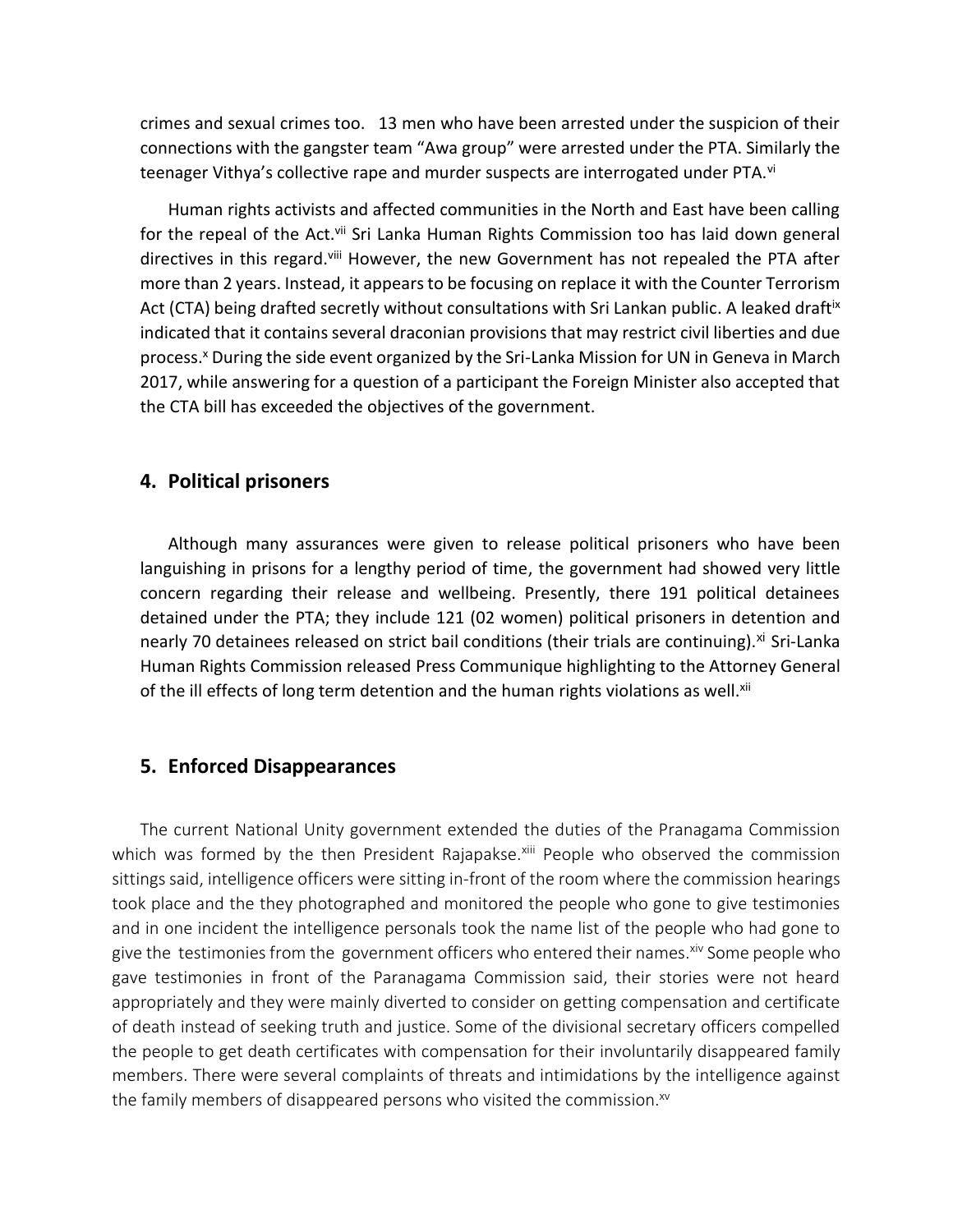The WGIED visited Sri-Lanka in November 2015 by the request of the government. People who met the Working Group were monitored by the intelligence and some of them received threat calls. This was mentioned in the Working Group's country visit report. Family members of enforced disappeared persons, who met the High Commissioner Al Zeid during his country visit in February 2016, also faced threats. High Commissioner has mentioned this in his Oral Statement on Sri-Lanka at the 31<sup>st</sup> session of the Human Rights Council which was held in June 2016.<sup>xvi</sup>

On 14th January 2016, on the Thai Pongal day, the Prime Minister who participated in the National Thai Pongal Day which was held in Jaffna made a statement to the public that the people who were considered as disappeared would had been dead.<sup>xvii</sup> The statement was repeated by the Prime Minister in an interview with Channel 4.<sup>xviii</sup> Many family members, especially women, who are seeking for their beloved ones were psychologically disturbed by this statement. A woman stated that she got chest pain and fallen ill for weeks. Xix Trauma counselling was not systematically provided to the affected people to manage the situations. The government had several meetings with the families of disappeared but so far it has not officially declared the status of the disappeared persons and not created justice mechanisms to find the truth and to punish the perpetrators of these violations.

The OMP does not consist of a judicial mechanism, It has no authority to prosecute and is not bound to share their findings with prosecuting authorities. It appears that the reason for the formation of such a weak office is to ensure protection of the security forces. This has been clearly stated in the FAQs on OMP of the SCRM official website. $^{xx}$  The civil society and the affected communities are left in the dark not knowing what action the government would take, since the government had failed to take any action even after establishing OMP.

Witness Victim Protection Act has been passed and a national authority has been established in this regard.<sup>xxi</sup> Nevertheless, surveillance, inquiry and intimidation directed at the families of the disappeared is continuing to this day. As women of these families are the main persons who are tirelessly struggling to find their beloved ones they are the people often become primary victims of these state sponsored intimidation.

### **6. Ex Combatants**

Ex combatants who have been undergone a detention process were not given rehabilitation per the international standards. Brutal torture (both physical and psychological) was perpetrated against most of these detainees. Female combatants faced gender based sexual torture and intimidation.<sup>xxii</sup> Both male and female ex combatants are still facing threats and intimidation by the state intelligence. They receive telephone calls from the intelligence any time of the day and visited by them any time.<sup>xxiii</sup>

### **7. Rule of law**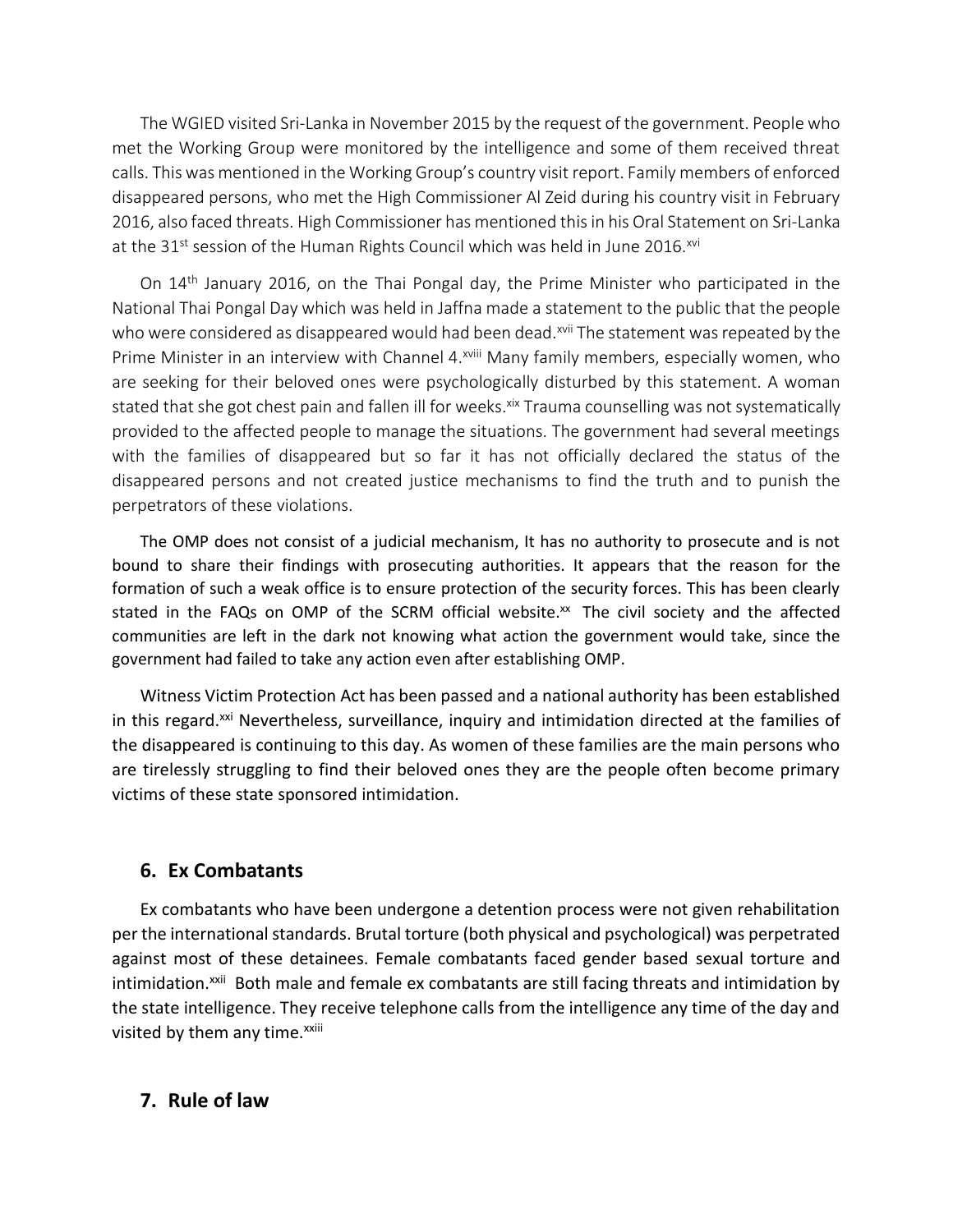Sexual crimes, murders, violent gang activities, sand and timber smuggling and trafficking and distributing narcotics have been increased in North and East areas. Especially in Northern Kilinochchi sand mining has become a major natural resources rights violation. <sup>xxiv</sup> In Jaffna violent activities of gangster teams in public places has intensified. This has again created a self-curfew among general public in Jaffna due to fear and to protect themselves from such gangsters.<sup>xxv</sup> Not only gangsters but in one incident police officers at a check point breached their duty to protect the law and order and shoot at a motor cycle rider and killed him and this caused the death of the person who was sitting behind him too (both the young men are university students).<sup>xxvi</sup> In an incident police persons at the check point used their gun and threatened a civilian who traveled in the particular way.<sup>xxvii</sup>

### **8. Gender based violence and sexual crimes**

There has been a significant increase in violence against women and children in war affected areas in the North and East. School children, especially female children are unable to return home safely without facing various forms of sexual harassments. According to the Police Report released in 2015, a total of 135 female children under the age of 16 were sexually abused in the North and East.<sup>xxviii</sup> Incidents of women being attacked and murdered are increasing. A pregnant young mother of seven months was raped and murdered in the Jaffna district at beginning of this year.<sup>xxix</sup> Reasons for such increase in sexual crimes is the absence of law and order, failure by the police to take action to produce the perpetrator before the court and lack of protection for victims and witnesses. In addition, unavailability of State sponsored safe houses for women in the in the North and East and lack of documentation and data on incidents of gender based violence and sexual crimes in order to raise wider awareness are also contributing factors for such increase.

Heavy militarization and the function of state intelligence is another reason for the gender based violence. Men attached to state intelligence section make telephone calls to female headed house holds at late nights and verbally abuse them. A woman attached to the zonal task force of the Consultation Task Force has received several SMSs with abusive messages during her time period in the task force.

Although Sri Lanka has ratified CEDAW, no action has been taken to propose a draft legislation in line with its international obligations. A legislation that comprising CEDAW General Recommendation 19 and Resolution 1325 in order to eliminate violence against women is not in place.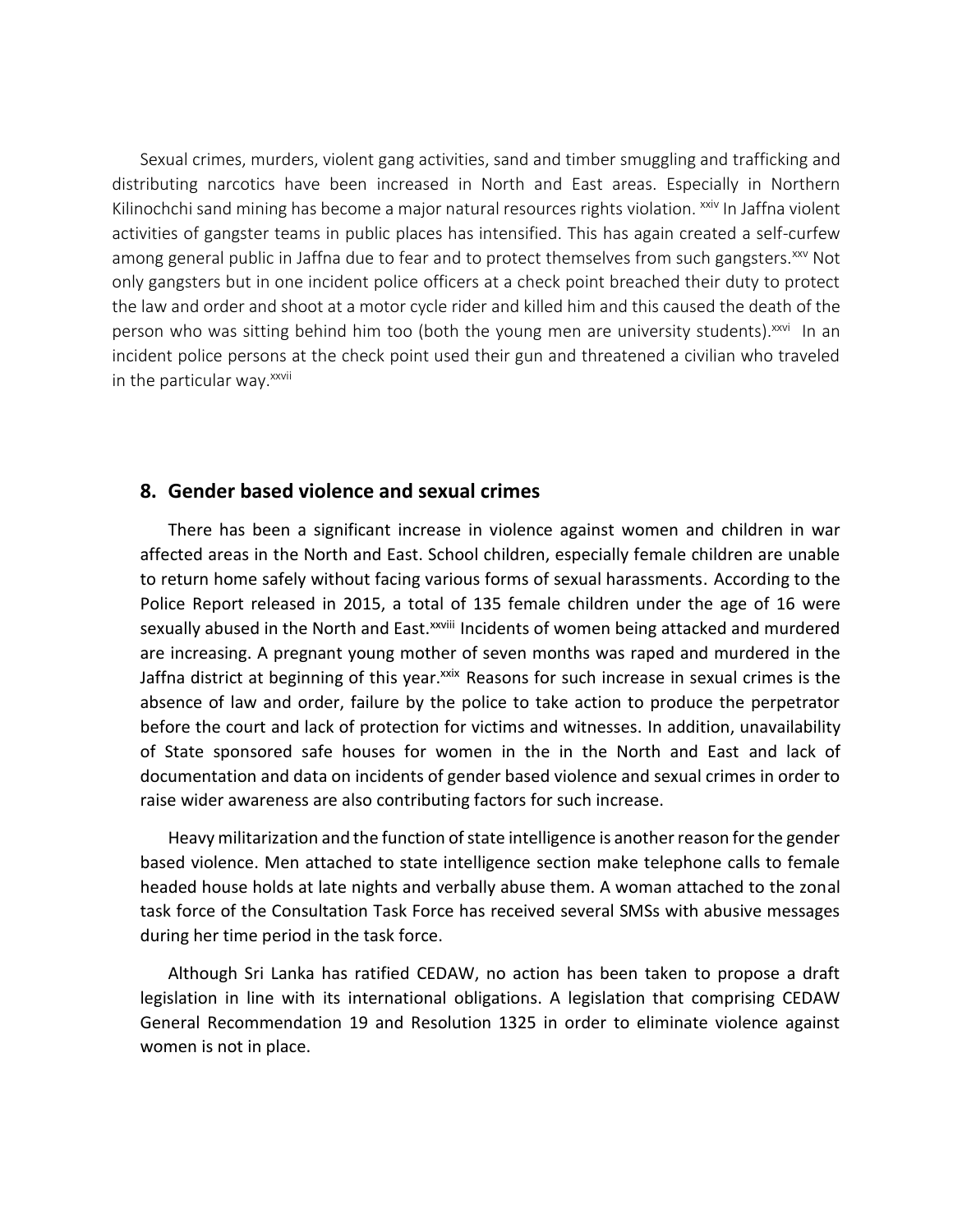## **9. Development bill to reduce powers of the provincial councils**

The development bill which has been gazetted by the Sri Lankan government to ensure rapid economic development will limit the economic and development activities of the provincial council.<sup>xxx</sup> Section 12 of the Bill states that the relevant Minister holds the authority to obtain a preferred land through the Chief Minister of the Provincial Council for the purpose of tourism, high-tech agricultural activities and fisheries. Accordingly development activities of the province which is under the control of the provincial council will be transferred to development agencies and thus come into the power of the central government. Therefore, this Bill is a stumbling block to devolution of power in terms of politics and development to the provinces. Basically this Bill is disadvantageous in terms of the aspirations of the minorities in the North and East who have been calling for political, economic and administrative independence since inception.

# **10. Resettlement is not carried out fully in the North and East and Continuation of Military occupation**

### **Northern province:**

Resettlement has not taken place fully in military occupied areas. Areas such as Keppapilavu, Mullikulam is fully occupied by the military and the people of the said areas have been resettled in so called development villages in forest areas.

Movements of security forces and intelligence have increased in the said areas. Similarly, the people who were resettled in areas like Valalai and Mavittapuram of the Vallikamam North are living amidst military camps.

Myliddy harbour and the surrounding 12 km long coastal land spreading across areas such as Palaly, Oorani, and Kankesanthurai have not been released for public use $x^{xxi}$ 

Nearly 100 families who were living in temporary shelters in Jaffna were resettled in a different area called Nallinakkapuram (Reconciliation Village) created by the military. There's heavy military presence in the area. xxxii

A total of 4835 persons of 1224families are living in temporary camps in the Jaffna district. A further total of 28, 492 persons of 7123 families are living with friends and relatives.

The Navy refused permission for 184 families of Iranatheevu Island in Kilinochchi to resettle in their land.

The military has taken over 39 acres of private land belonging to 23 persons in Neduntheevu (Delft). Further, in the same area they have taken over 05 acres of land belonging to government departments and public and also occupied 20 building belonging to government organizations and public.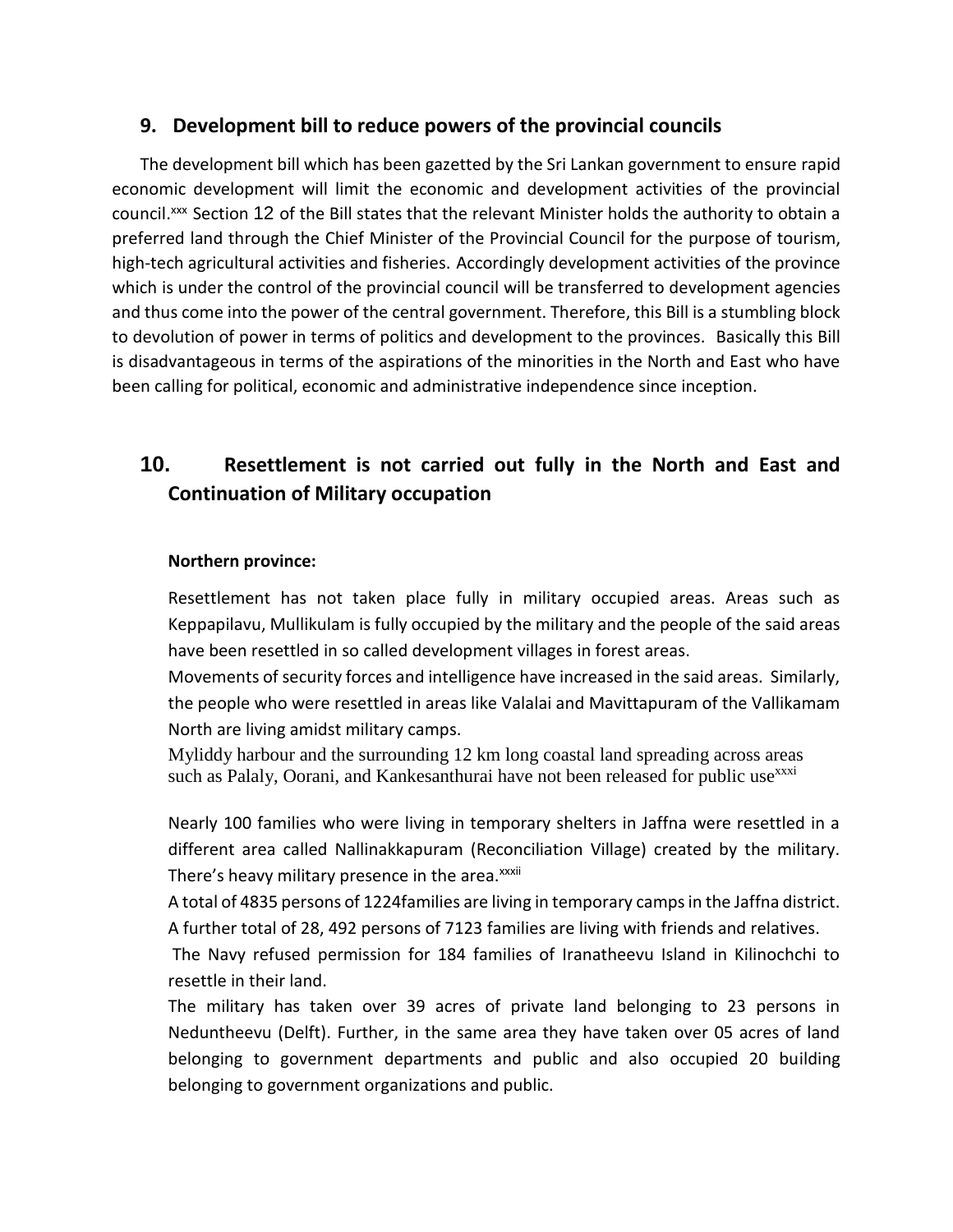There are 12 fresh water wells in the Sarapiddy area of Neduntheevu and the Navy alone is utilizing these wells. 72,000 liters of water is being used for their consumption as they draw water 6 times per day in a bowser that holds 12,000 liters.

Similarly 12,000 liters of drinking water is daily taken by the Sri-Lankan Navy in Karainagar Naval base from a well in Ponnalai village (GN division J/170) of Chankanai area.

Besides, the wells in private lands belonging to the people is also controlled by the military and thousands of liters of water is drawn on a daily basis for the surrounding camps. As a result, people are facing water shortages. The water crisis exists in resettled areas, islands and in various parts of the Jaffna peninsula.

#### **Eastern Province:**

People of Sampur fully abandoned their lands when hostilities broke out in 2006. At that point when people were displaced, the government ignoring the legal provisions in the law, went ahead and illegally acquired 818 acres of land owned by the people and later gave the land on long term lease to a private company. When the present National Unity government came into power in 2015, the long term lease agreement with the private company was cancelled. Without providing any basic facilities the displaced people were resettled in two phases in their own lands on 19.08.2015 and 25.03.2015. However, the ownership of the land have not been transferred to the resettled people and continues to be a property of the government. Also, facilities for resettlement were not provided. When the people of Sampur had been displaced in 2006, the navy had put up a training camp in 176 acres of the land belonging to the people. On 25.03.2016 this camp was removed. It was decided at the Trincomalee Development Committee meeting that 40 acres of alternative land will be provided between Sampur Sea and Villukulam to put up the camp. But, in addition to the approved 40 acres, a further 245 acres of land from the Sampur coastal area and 32 acres of people's land including the Neelakerni Sri Murukan Temple land (totaling 277 acres of land) was taken over by the navy for the above purpose. As a result, coastal fishing in the Sakaravattavan area in Sampur and fresh water fishing in the Villukulam area in Sampur has been banned. The 505 acres of land allocated for construction of a coal power plant includes 110 acres of private land. Furthermore, the allocated land comprises 15 water tanks used by public and 395 acres of forest land used by tribal communities for their livelihood purposes.<sup>xxxiii</sup>

### **11. Issues face by Fishers:**

The traditional harbor of 300 fisher families of Metkuthurai costal village (GN division J/5) of Delft island in Jaffna district is being totally under the control of the Sri-Lankan Navy since 2004. The fishers of this village are unable to place their boats in this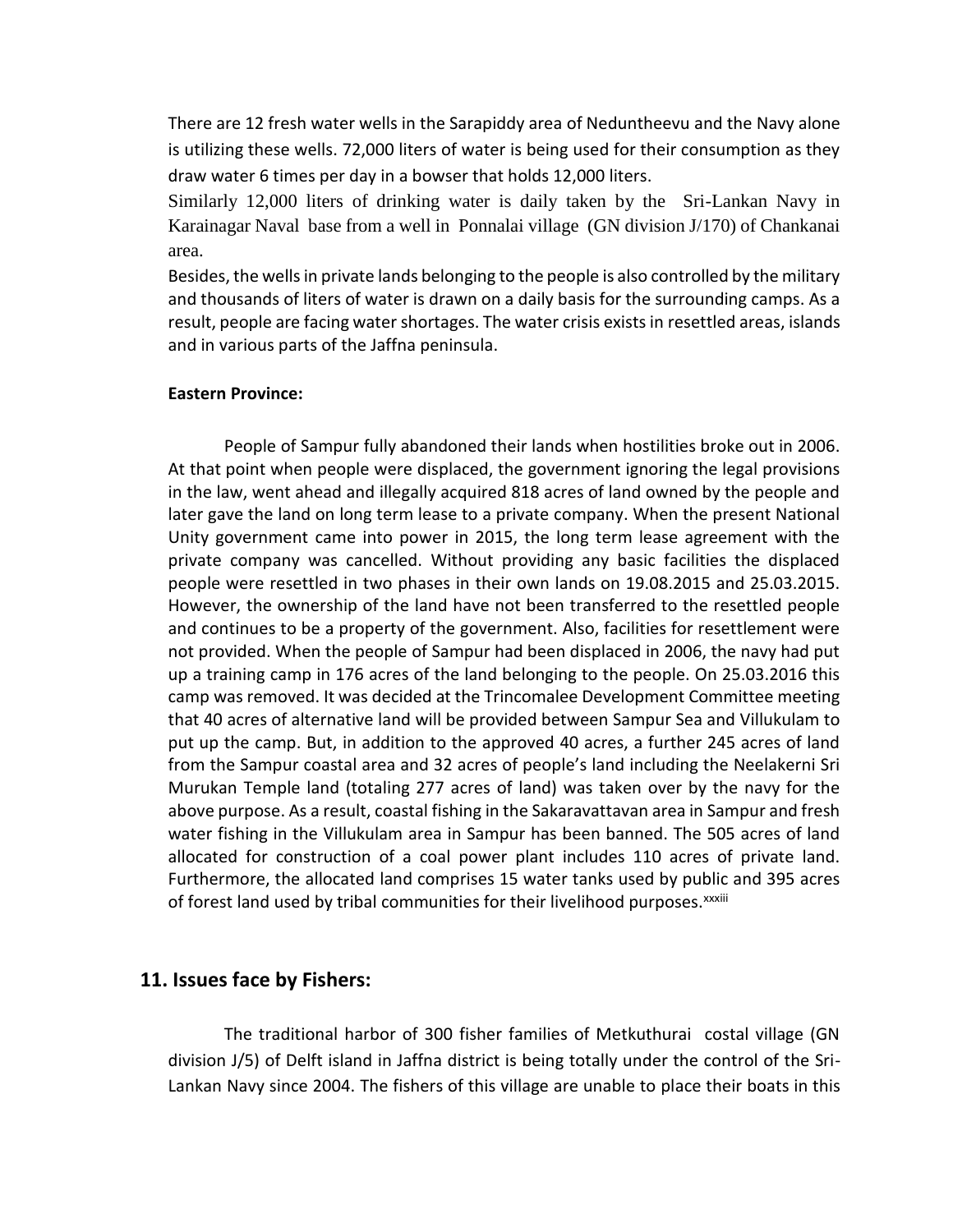location. Therefore, the fishers daily travel 7 Km from their village to Kilakuthurai for their fishing activities.

## **12. Militarization**

Military presence can be seen and felt in the people's daily lives in the North and East. The military interference in economic activities, educational activities, cultural events, family events has become a common occurrence.<sup>xxxiv</sup> The military runs a total of 22 business centres in the Mannar district.<sup>xxxv</sup> Such kind of military economic spots are functioning in all districts of North and East areas. xxxvi The State contracts for infrastructure work in the North and East are being taken by the forces and they involved such construction work. For an example, Navy renovated Navalady – Sampur road with the financial assistance of the Ministry of Resettlement.<sup>xxxvii</sup> As a result local construction workers, contractors and the local governments too are affected. A total of 588 preschool teachers are receiving their salaries from the Civil Security Department (CSD) under the Military. In Kilinochch and Mullaitivu districts military run farms (CSD farms) in various locations. More than 3000 civilians including women are working in those farms. Two batches of men who work in the farms were recently given training with armaments too. xxxviii A portion of UN Peace Building Fund has been granted to Sri-Lankan government for the resettlement of IDPs in lands released by the Government from former High Security Zones. The Ministry of Resettlement is responsible for this. XXXIX But military is responsible to construct the houses for the IDPs of Valikamam North.<sup>xl</sup> Nallinakkapuram model village houses were constructed by the military and photographs of the military have been hung in all those houses. Military engage in government administrative activities covertly in North and East.

## **13. Threats and intimidation to human rights defenders**

The military and State intelligence officers continue monitor and carry out inquiries of human rights activists and representatives of civil society organizations in the North and East to date.<sup>xli</sup> They force the communities to provide information regarding their activities. They have also formed informants amongst the public in order to obtain information on activities carried out by civil society activists. Women human rights defenders who are working at civil society organizations are visited by the intelligence and inquiries are taking place regarding their work. Journalists are threatened and forced to provide information about the programmes of civil society activities. Some human rights activists often receive telephone calls by the intelligence and their movements are closely followed by them.<sup>xlii</sup>, <sup>xliii</sup>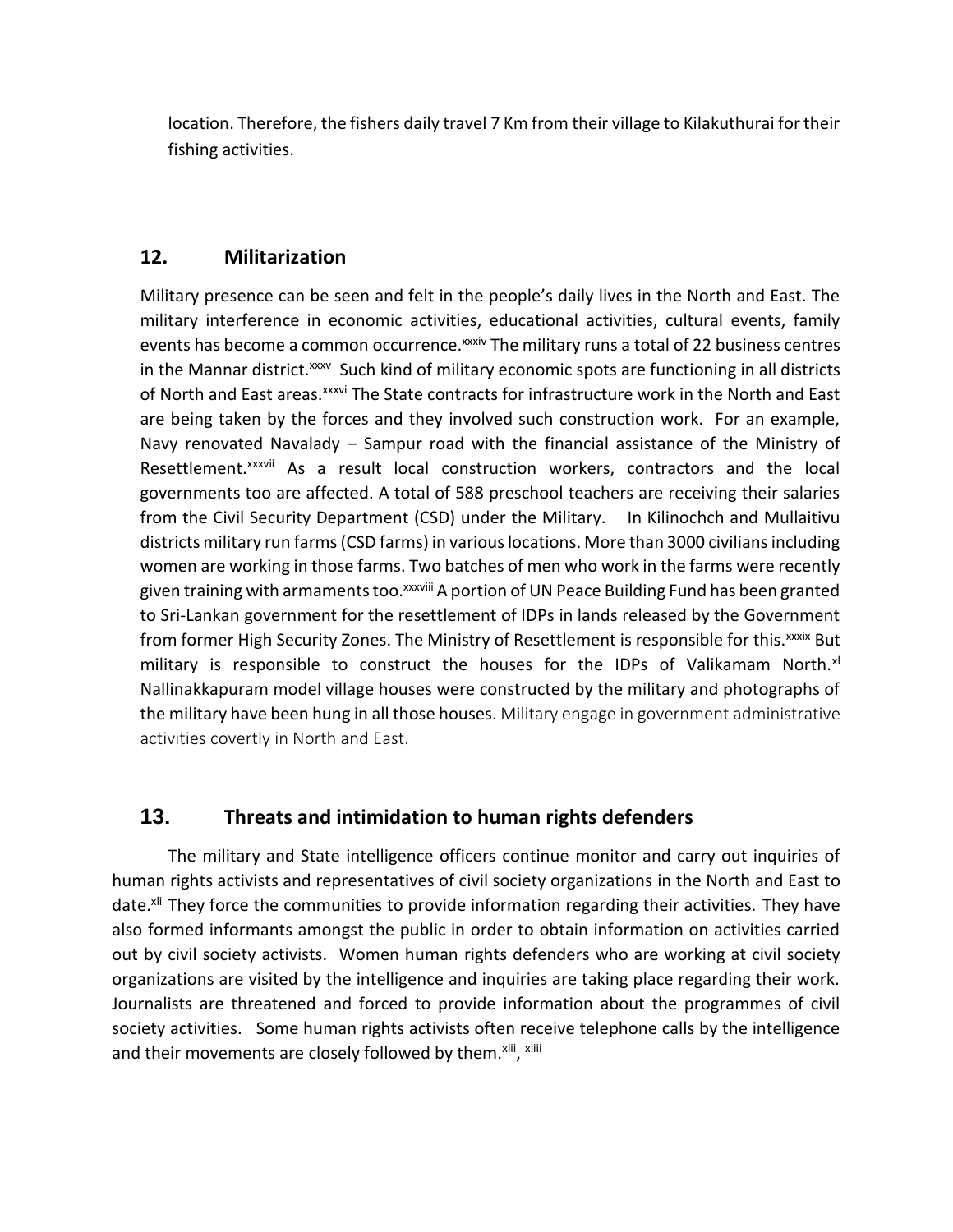## **14. Discrimination in justice mechanisms**

Justice is imperative for reconciliation. However, the Sri Lanka judiciary acts in a biased manner. In the past, perpetrators went scot free and victims of war crimes and extra judicial killings were denied justice due to our justice system. Kumarapuram massacre<sup>xliv</sup> and the killing of parliamentary member Ravirajxlv went on to prove that although there were credible witnesses, the perpetrators went scot free due to jury trials.

## **15.Language policy and ethnic discrimination:**

 $\overline{\phantom{a}}$ 

Though the Constitution of Sri-Lanka guarantees the Tamil is the official language in North and East areas, until to date very often official letters are sent to individuals and institutions in North and East in Sinhala language by the government authorities. They receive letters in Sinhala language as a response for their appeals in Tamil. Some of the police stations in North and East take the complaints from Tamil only speakers in Sinhala and give the copy of the Sinhala statements to them. As Most of the time Sinhala speaking police officers and government officers are employed for the service of Tamil only speaking people in North and East so the civilians struggle to understand the language. XIVI In some areas the Tamil names of the villages are changed and Sinhala names are given instead to that ex. In Jaffna, Kantharodai a traditional Tamil village in Chunnakam area has been changed as Kadhurugoda during the period of past regime and still its being continuing with the same name. Similarly in Trincomalee, Ilangai Thurai Mugatthuvaram has been changed as Lanka Patuna.

Threats and hate speech against minorities have been increased in the recent past by the Sinhala Buddhist extremist forces. They do street protest, public meetings and also directly intimidated minority government officials as well.

<sup>&</sup>lt;sup>i</sup> i Alternative Generation for Social Justice and Rights, Jaffna, Ampara District Women's Network, Center for Human Rights and Development (CHRD), Centre for Humanitarian and Integrated Development (CHID-Mullai), Center for People's Dignity and Rights, Kilinochchi, Center for Promotion and Protection of Human Rights, Trincomalee (CPPHR), Trincomalee District Youth Development AHAM Trincomalee, Trincomalee District Women'S Network, Law and Human Rights Education Institute- Jaffna, Center for Peace and Justice (CPJ), Jaffna, Forum for War Affected People. Mannar, Mannar Social and Economic Development Organization (MSEDO), Mannar, Batticaloa District Women's Network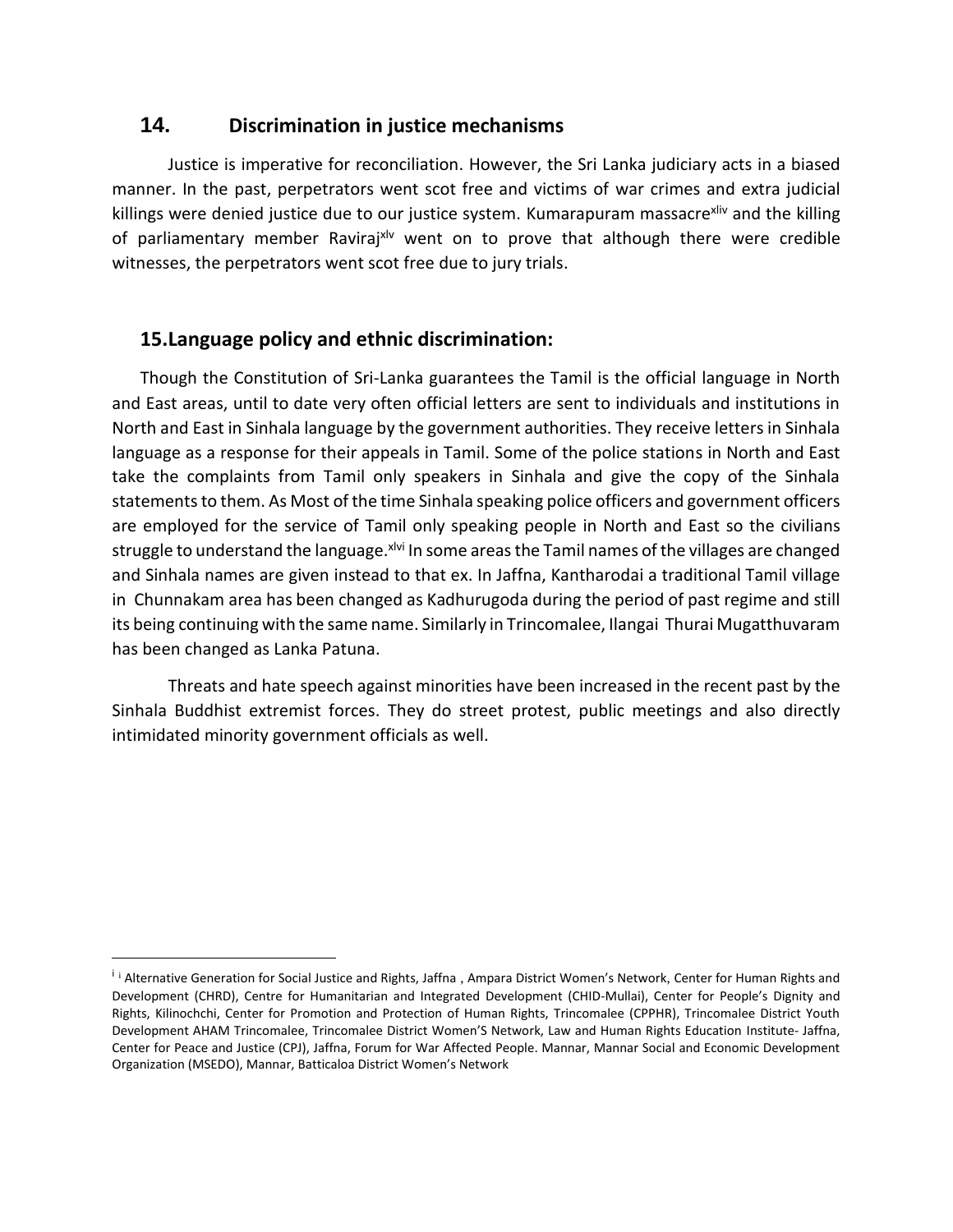ii Promoting reconciliation, accountability and human rights in SriLanka, 29 September 2015, UN Hunan Rights Council, Geneva, A/HRC/30/L.29,

<https://documents-dds-ny.un.org/doc/UNDOC/LTD/G15/220/93/PDF/G1522093.pdf?OpenElement> iii Consultation Task Force on Reconciliation handed over final report, Lanka Business Online, 5 January 2017, <http://www.lankabusinessonline.com/consultation-task-force-on-reconciliation-handed-over-final-report/>

iv I Have No Confidence in the CTF, 6 January 2017, Daily Mirror, [http://www.dailymirror.lk/article/I-have-no-confidence-in](http://www.dailymirror.lk/article/I-have-no-confidence-in-the-CTF-Wijeyadasa-121817.html)[the-CTF-Wijeyadasa-121817.html](http://www.dailymirror.lk/article/I-have-no-confidence-in-the-CTF-Wijeyadasa-121817.html)

<sup>v</sup> Final Report of the Consultation Task force on Reconciliation Mechanisms, Executive Summary and Recommendations, 17 November 2016, P-85<http://www.scrm.gov.lk/documents-reports>

vi Discussion with CHRD lawyers, March 2017

 $\overline{a}$ 

vii Participants of 16 group discussions which were conducted by NECC between December 2016 - January 2017 in all 8 districts of North and East areas.

viii Directives issued by the Human Rights Commission of Sri-Lanka on arrests and detention under the Prevention of Terrorism (Temporary Provision) Act No 48 of 1979, Human Rights Commission of Sri-Lanka, 18 May 2016, Colombo, <http://hrcsl.lk/english/wp-content/uploads/2016/05/Directives-on-Arrest-Detention-by-HRCSL-E-.pdf>

ix <http://www.slguardian.org/2016/10/sri-lanka-leaked-draft-of-the-proposed-counter-terrorism-act/>

<sup>x</sup> New counter-terror law triggers old fears in Sri Lanka: The Hindu, 27 October 2016, Daily News, <http://dailynews.lk/2016/10/27/local/97288>

xi Center for Human Rights and Development, Colombo

xii Press Communique, Human Rights Commission of Sri-Lanka, 27 November 2015, HRC Release of prisoners <http://hrcsl.lk/english/wp-content/uploads/2015/11/HRCSL-Press-release-on-27-November-2015.pdf>

xiii Sirisena to get Paranagama Commission's final report on HR violations next week, 28 September 2015, Daily FT, [http://www.ft.lk/article/476189/Sirisena-to-get-Paranagama-Commission-s-final-report-on-HR-violations-next](http://www.ft.lk/article/476189/Sirisena-to-get-Paranagama-Commission-s-final-report-on-HR-violations-next-week)[week](http://www.ft.lk/article/476189/Sirisena-to-get-Paranagama-Commission-s-final-report-on-HR-violations-next-week)

xiv Group discussions with families of disappeared persons in North and East districts, January – March 2017 xv Group discussions with families of disappeared persons in North and East districts, January – March 2017 xvi

xvii Thinakkural (Tamil News Paper), 16 January 2016

xviii PM Wickremesinghe's interview with Channel 4 and issue of foreign judges, Sri-Lanka Brief, 31 January 2016, <http://srilankabrief.org/2016/01/pm-wickremesinghes-interview-with-channel-4-issue-of-foreign-judges/> xix

xx OMP: the Facts, <http://www.scrm.gov.lk/faq-omp>

xxi National Authority for Victim and Witness Protection: The Public's Right to Safety, Kaviratne,I.Y., 6 November 2016, [http://www.sundayobserver.lk/2016/11/06/depth/national-authority-victim-and-witness-protection-public%E2%80%99s-right](http://www.sundayobserver.lk/2016/11/06/depth/national-authority-victim-and-witness-protection-public%E2%80%99s-right-safety)[safety](http://www.sundayobserver.lk/2016/11/06/depth/national-authority-victim-and-witness-protection-public%E2%80%99s-right-safety)

xxii Information received in field discussion in North and East districts, October 2016 – January 2017 xxiii

xxiv Group discussion in Kilinochchi, January 2017

xxv Group discussion in Jaffna, February 2017

xxvi Group discussion in Jaffna, February 2017

xxvii Group discussion in Jaffna, February 2017

xxviii Distribution of Grave Crime Abstract for the Year (2015) by police Division, Sri-Lanka Police,

[http://www.police.lk/images/others/crime\\_trends/2015/distribution\\_of\\_grave\\_crime\\_abstract\\_for\\_the\\_year\\_2015.pdf](http://www.police.lk/images/others/crime_trends/2015/distribution_of_grave_crime_abstract_for_the_year_2015.pdf) (the total was calculated by the reporters)

xxix Pregnant woman found dead in Kayts, Times Online, 24 January 2017, [http://www.sundaytimes.lk/article/1015698/pregnant](http://www.sundaytimes.lk/article/1015698/pregnant-woman-found-dead-in-kayts)[woman-found-dead-in-kayts](http://www.sundaytimes.lk/article/1015698/pregnant-woman-found-dead-in-kayts)

xxx Development (Special Provisions) Bill, The Gazette of the Democratic Socialist Republic of Sri-Lanka, 25 November 2016, Department of Government Printing, [http://documents.gov.lk/files/bill/2016/11/141-2016\\_E.pdf](http://documents.gov.lk/files/bill/2016/11/141-2016_E.pdf)